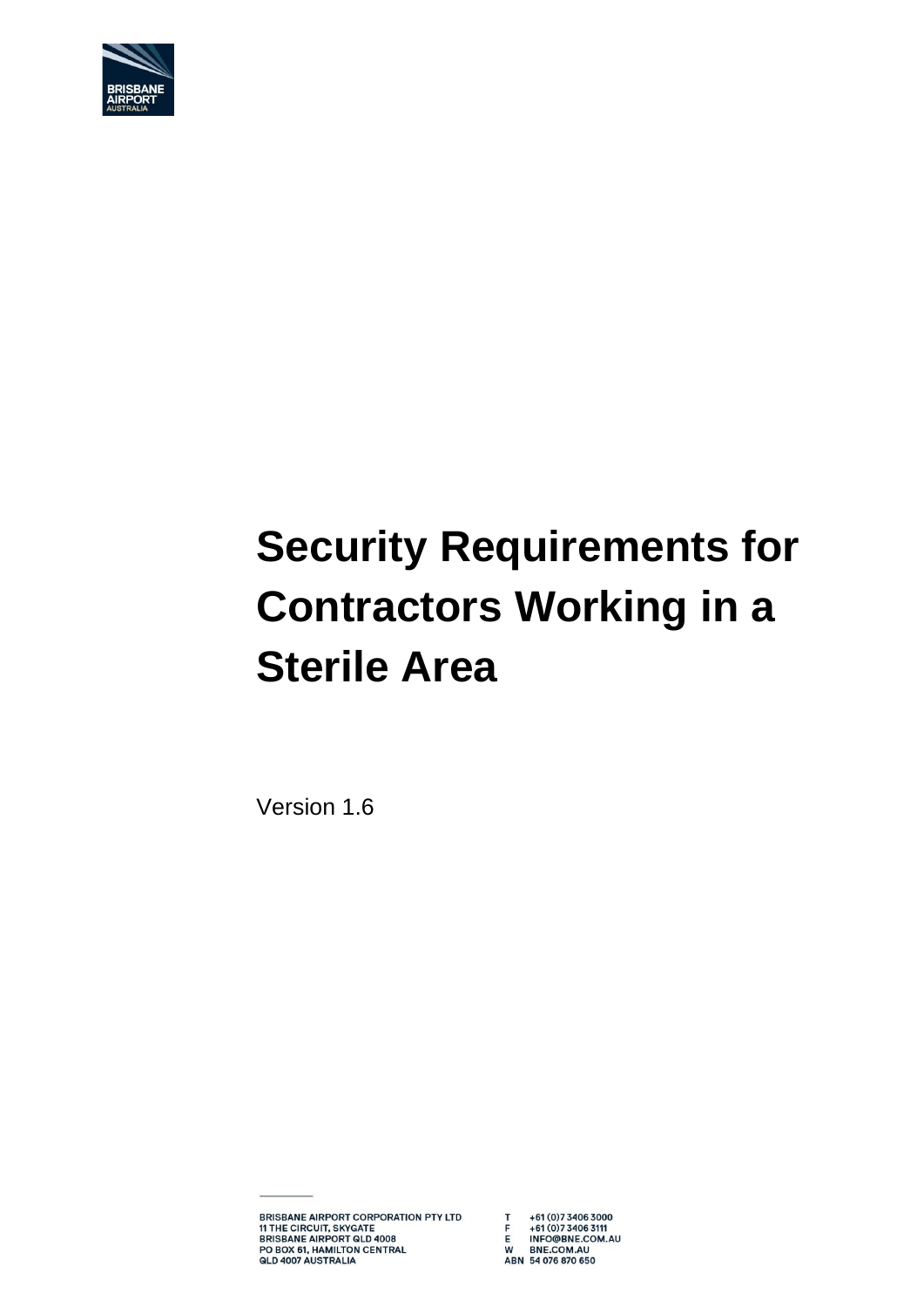

## **Table of Contents**

| 1.               |  |
|------------------|--|
| 2.               |  |
| 3.               |  |
| $\overline{4}$ . |  |
| 4.1.             |  |
| 5.               |  |
| 5.1.             |  |
| 5.2.             |  |
| 5.3.             |  |
| 6.               |  |
| 7.               |  |
| 8.               |  |
| 8.1.             |  |
| 8.2.             |  |
| 8.3.             |  |
| 8.4.             |  |
| 8.5.             |  |
| 9.               |  |
| 10.              |  |
| 11.              |  |
| 12.              |  |
| 12.1.            |  |
| 12.2.            |  |
| 12.3.            |  |
| 12.4.            |  |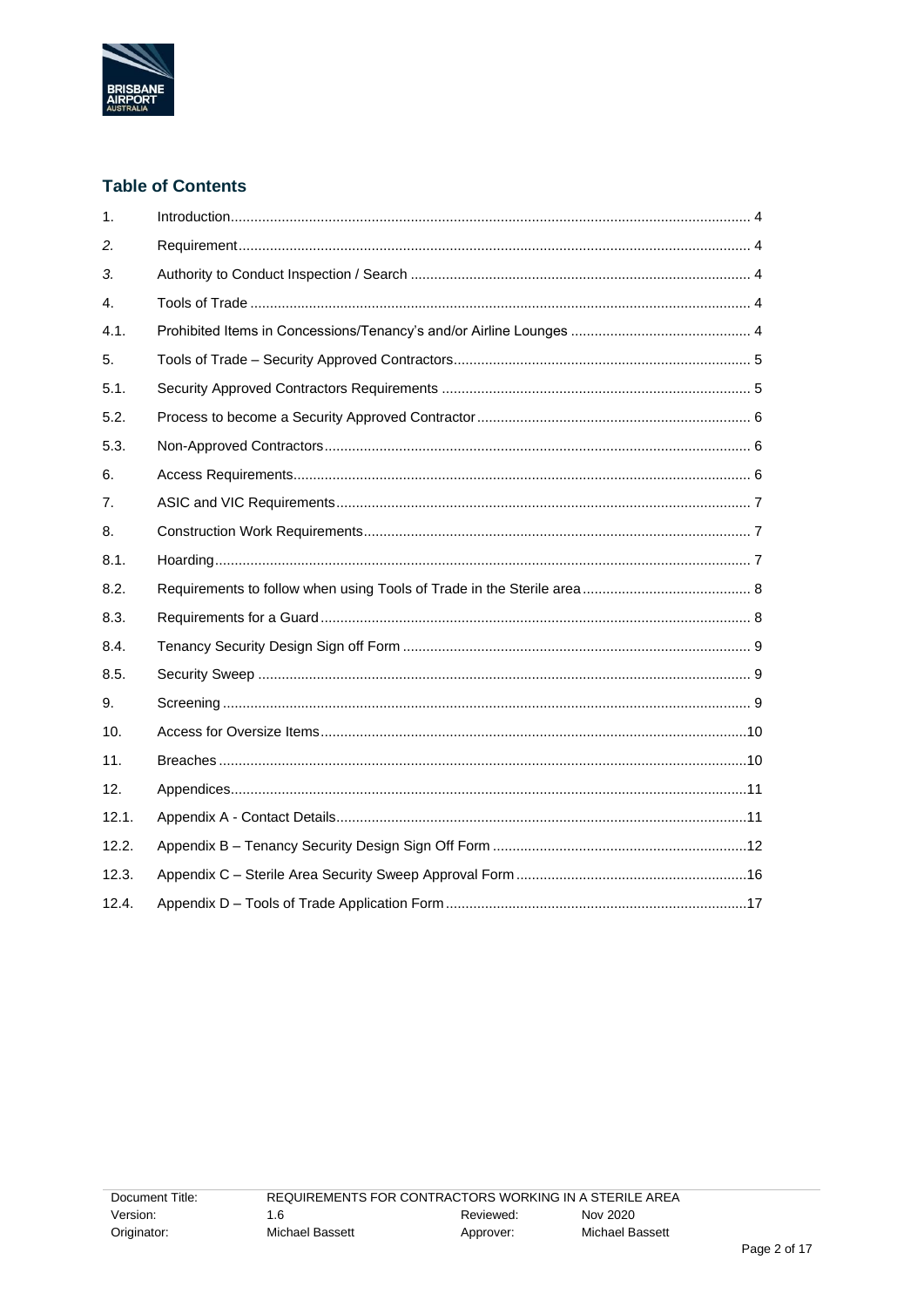

#### Document Revision Record

| <b>Version #</b> | <b>Nature of revision</b>                                                                                                                                                                                                                       | <b>Revision date</b> | Page(s) affected | <b>Actioned by</b><br>(name, title) |
|------------------|-------------------------------------------------------------------------------------------------------------------------------------------------------------------------------------------------------------------------------------------------|----------------------|------------------|-------------------------------------|
| 1.1              | Update contacts and populated into new<br>template. Change name from previous<br>SOP's Landside security zone (sterile<br>area) and Sterile Access - Contractor<br>Requirements and aligned to new SOP's                                        | May 2016             | All              | Michael Bassett                     |
| 1.2              | Removed all references to AMO and<br>replaced with Active Surveillance<br>Operators                                                                                                                                                             | May 2016             | All              | <b>Mandy Sargent</b>                |
| 1.3              | Removed duration of access to sterile area<br>and included requirement that Security<br>guard may still be required for security<br>approved contractor dependent on the<br>nature of the work.                                                 | <b>July 2017</b>     | 5                | Michael Bassett                     |
| 1.4              | Update ASIC/VIC ratio to be consistent<br>with security awareness guide. Removed<br>mention to QF/VA screening points as now<br>under control of BAC<br>Added security sweep, tenancy design<br>checklist requirements for construction<br>work | Nov 2019             | All              | <b>Michael Bassett</b>              |
| 1.5              | Included ability to escort non-approved<br>contractors on ASIC and tools of trade<br>application process                                                                                                                                        | Jan 2020             | All              | Michael Bassett                     |
| 1.6              | Updated tools of trade process and form                                                                                                                                                                                                         | Nov 2020             | 6                | Michael Bassett                     |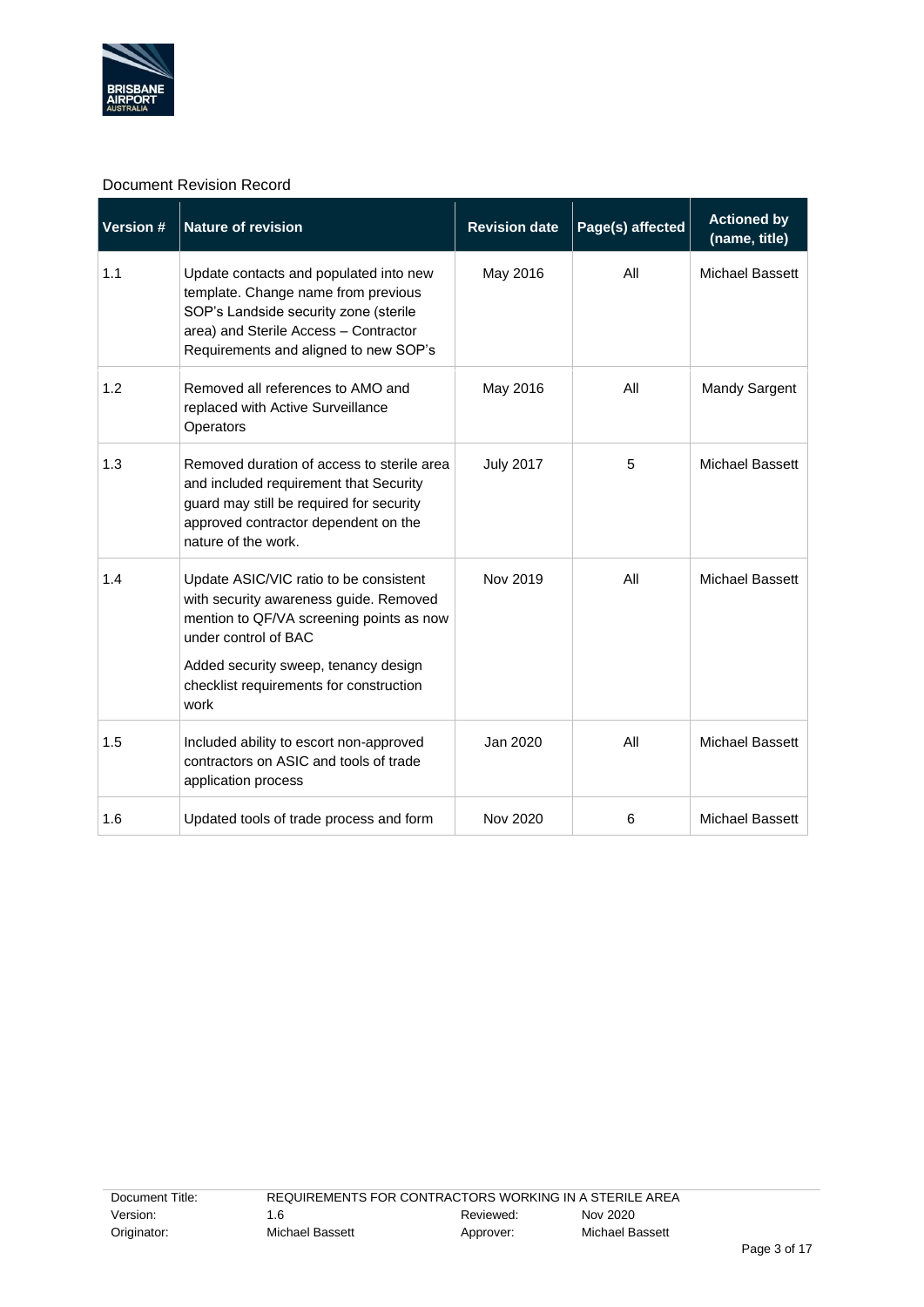

#### **1. Introduction**

Brisbane Airport Corporation (BAC) is required by the Aviation and Maritime Security (AMS) division under the *Aviation Transport Security Regulations 2005* (ATSR) to establish and maintain Security Zones including Sterile Areas. This guideline is to ensure that the Sterile Areas at Brisbane Airport is not compromised at any time, including during construction or maintenance works.

#### *2.* **Requirement**

The requirement of the Sterile Area is to ensure all people, possessions, goods, and vehicles are to be screened and cleared for unauthorised weapons and prohibited items upon entry into the sterile area.

This guideline covers the current, basic minimum-security requirements. Dependant on the work being conducted, potential interaction with passengers and the nature of the risk, additional controls may be needed to ensure the safety of passengers and the security of the sterile area is maintained.

## *3.* **Authority to Conduct Inspection / Search**

Under the *Aviation Transport Security Regulations 2005*, and the *Aviation Screening Notice* BAC has legislative powers to carryout and complete all screening requirements to ensure, the strict control of prohibited items, including tools of trade, into and out of the Sterile Area. BAC has the right to conduct planned and adhoc inspections of tenancies, construction sites etc to ensure that tools of trade are being secured appropriately and site compounds/tenancies maintain the integrity of the sterile area.

## **4. Tools of Trade**

Tools are classified as Prohibited Items under the Regulations and are not allowed to be taken into the Sterile Area by unauthorised persons.

These items are only allowed into the Sterile Area if adequate measures are in place to protect passengers and aircraft from unauthorised access to, and use of these items.

## **4.1. Prohibited Items in Concessions/Tenancy's and/or Airline Lounges**

Under the Regulations, concessions/Tenancy's and airline lounges in the Sterile Area are allowed to have Prohibited Items in their stores and lounges for ongoing/permanent day to day use under the following conditions:

- All items are registered with the Screening Contractor when entering and exiting the Sterile Area.
- All Concession/Airline lounge/Tenancy areas must also keep their own list of sharps including photos at their site and conduct daily checks
- Loss of any registered item from a concession area/tenancy or airline lounge must be notified to the Screening Contractor immediately once the loss is noticed.
- All registered items in areas that could be potentially accessed by a passenger or unauthorised person must be securely attached to an immovable object within the concession/airline lounge lease area. If sharps are not tethered, then they must be kept in an area that is inaccessible to passengers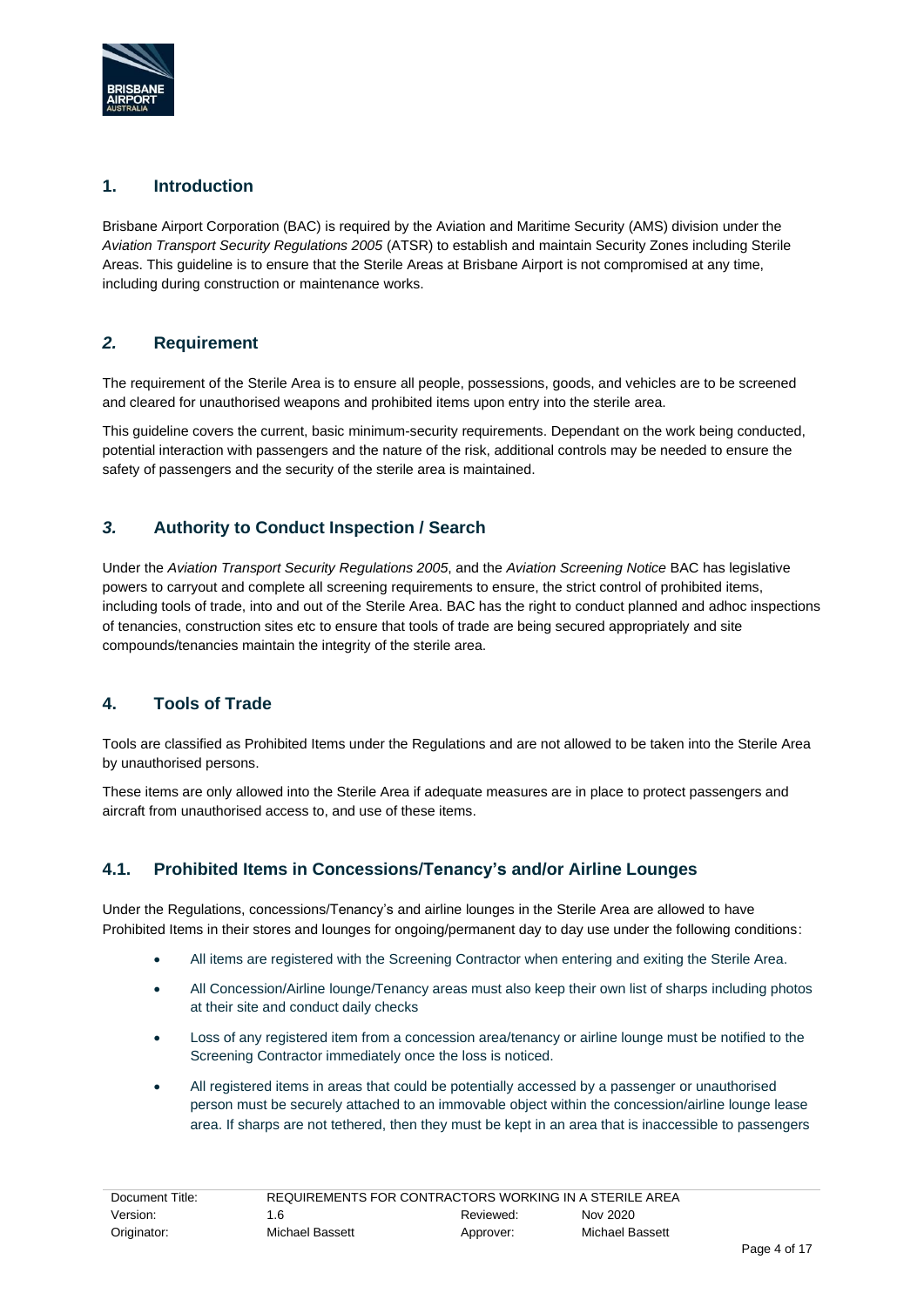

or customers at all times. Entry to these areas must be kept locked at all times and the items securely locked away within the area when not in use.

- It is the responsibility of the Concession/Airline lounge/Tenancy to ensure that any registered item is kept in an area that is only accessible to an employee or staff member at all times.
- Concession/Airline lounge/Tenancy must make all registered items available for audit purposes at any time that BAC requires this to be carried out. This audit may be by an authorised BAC or Screening Contractor employee.
- Concession operators may escort Contractors into and out of the Sterile Area providing the escort has a current ASIC. The escort is responsible for, ensuring that any "Tools of Trade" that the contractor needs to carry out the work are not accessible to passengers or other persons. The escort must also be responsible for ensuring that the escorting/supervision requirements for VIC pass holders, are complied with.
- Failure by any escort/supervisor to ensure that contractors adhere to this guidance at all times may result in the removal of all access provisions from the escorting/supervising ASIC holder's card for a length of time to be determined by BAC and require a security contractor to monitor the works until completed.

#### **5. Tools of Trade – Security Approved Contractors**

Contractors working in the Sterile Area and wishing to take 'Tools of Trade' into the areas will be classified as either "Security Approved Contractors" or "Non-approved Contractors".

'Security Approved Contractors' with 'Tools of Trade' will be allowed to enter and work in the Sterile Area without a security escort, however 'Security Approved Contractors' need to be aware that any breach of these provisions by an employee may result in removal of this status for all employees

#### **5.1. Security Approved Contractors Requirements**

To become "Security Approved", the following conditions will apply:

- The Contractor and/or their employees must have frequent need for access with Tools of Trade into Sterile Area's at Brisbane Airport and be endorsed by a BAC representative responsible for the works being undertaken or Airline Manager (if work is contained within airline lounge).
- Contractors must have no breaches recorded against them or their employees.
- Contractors must have completed all necessary inductions and be recorded on Beakon (for non-BAC works i.e. Airline coordinated, it is the responsibility of the airline to ensure appropriate inductions have been completed).
- Contractors and/or their employees are responsible for ensuring that no tool is, or can be, accessed by any unauthorised person at any time while they and their tools are in the sterile area.
- Contractors are responsible for the actions of their employees and must be prepared to sign a statement stating that they are aware of the ramifications of any breach of the Sterile Area, including reimbursement of the direct and indirect costs of a breach, and that they have inducted their employees in the requirements of these procedures.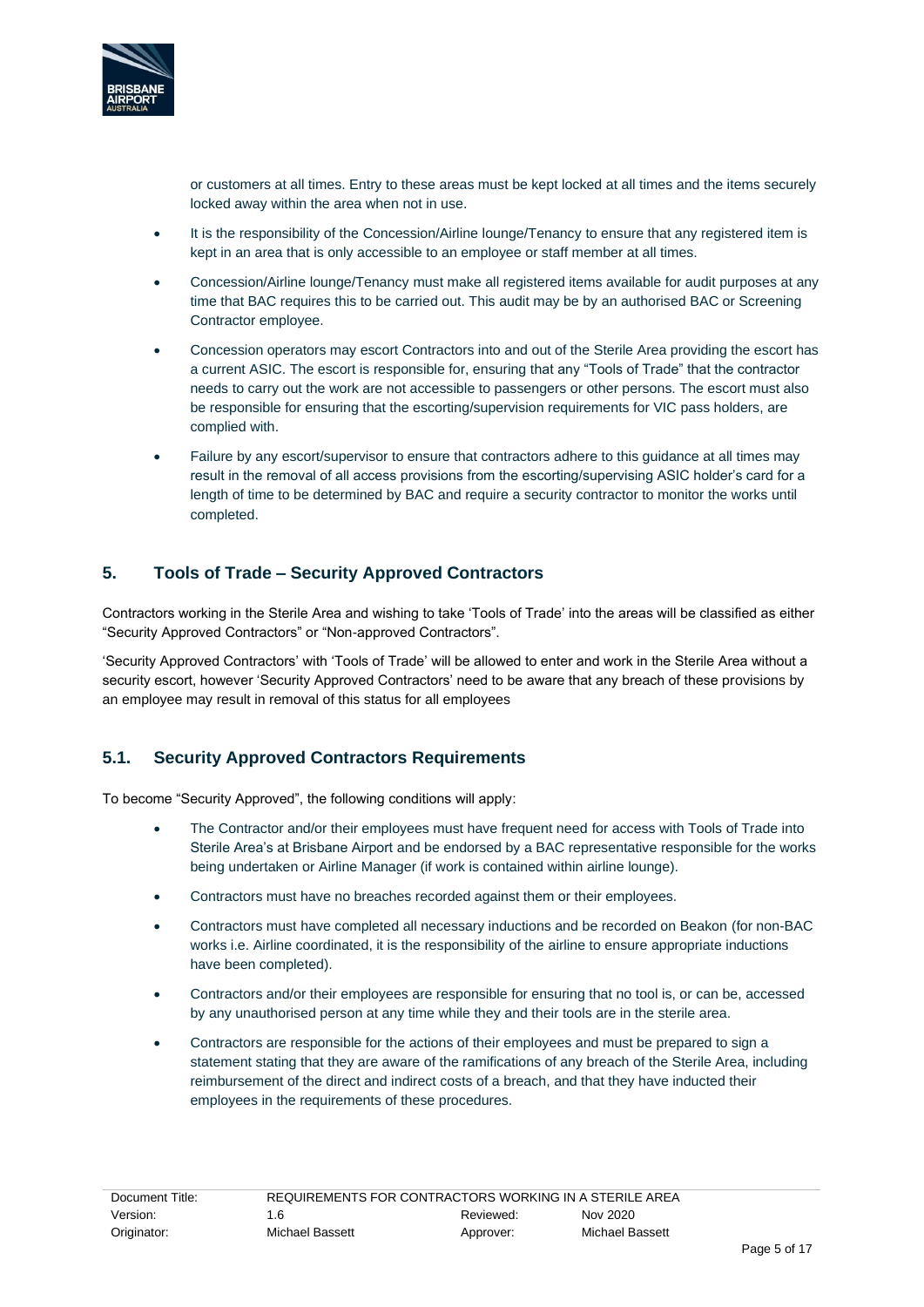

**Note:** Despite being a Security Approved Contractor, the Security and Emergency Department may require a security guard to be present at the location of job due to the nature and location of the works within the Sterile Area and the risk of interaction with passengers. This will be risk assessed on case by case basis.

## **5.2. Process to become a Security Approved Contractor**

To become a "Security Approved Contractor" on the tools of trade register, the requesting company needs to complete the "Tools of Trade" application Form located on the Work at BNE website <https://www.bne.com.au/corporate/work-at-bne/safety-and-security> or appendix D.

Application Form to be filled in as follows:

Section 1: To be completed by the Company applicant and submitted to the relevant BAC Project Manager / BAC Retail Tenancy Manager / Airline Manager (Airline Lounges) for endorsement

Section 2: To be completed by BAC Project Manager / BAC Retail Tenancy Manager/ BAC Facilities Manager / Airline Manager (Airline Lounges)

Section 3: To be approved and completed by Aviation Group Admin

Once steps 1-2 have been done, BAC Project Manager/BAC Retail Tenancy Manager/ BAC Facilities Manager/Airline Manager needs to forward the completed form to the Aviation Group Admin for sign-off and approval.

When arriving at the screening point to register tools, the contractor must supply proof that they work for the approved company.

**Note:** Sub-Contractors of a Contractor Company must complete a separate application form. They cannot use the parent Contractor Company application.

#### **5.3. Non-Approved Contractors**

Non-Approved Contractors needing to access the sterile areas at Brisbane Airport will require a security guard, from a BAC approved security supplier. These guards will be at the contractor's expense unless prior arrangements have been made with the appropriate BAC Department or Project Manager.

For low risk works an ASIC Holder can be utilised to escort the non-approved Contractor. The ASIC holder must remain with the contractor for the duration of the works. If the non-approved contractor is found without an ASIC holder escort, a security guard will be placed with the contractor for the remainder of the works at the cost of the company performing the works. This will also potentially result in future works requiring a security guard regardless if an ASIC holder is present or not.

Any actions from the company performing the work that cause any breaches of the Sterile Area resulting in an evacuation may still be held responsible for the cost of rectification.

#### **6. Access Requirements**

The following access requirements must be adhered to at all times:

• Access into sterile areas is through the designated screening points from landside or accesscontrolled doors from airside.

| Document Title: | REQUIREMENTS FOR CONTRACTORS WORKING IN A STERILE AREA |           |                 |  |
|-----------------|--------------------------------------------------------|-----------|-----------------|--|
| Version:        | 1.6                                                    | Reviewed: | Nov 2020        |  |
| Originator:     | Michael Bassett                                        | Approver: | Michael Bassett |  |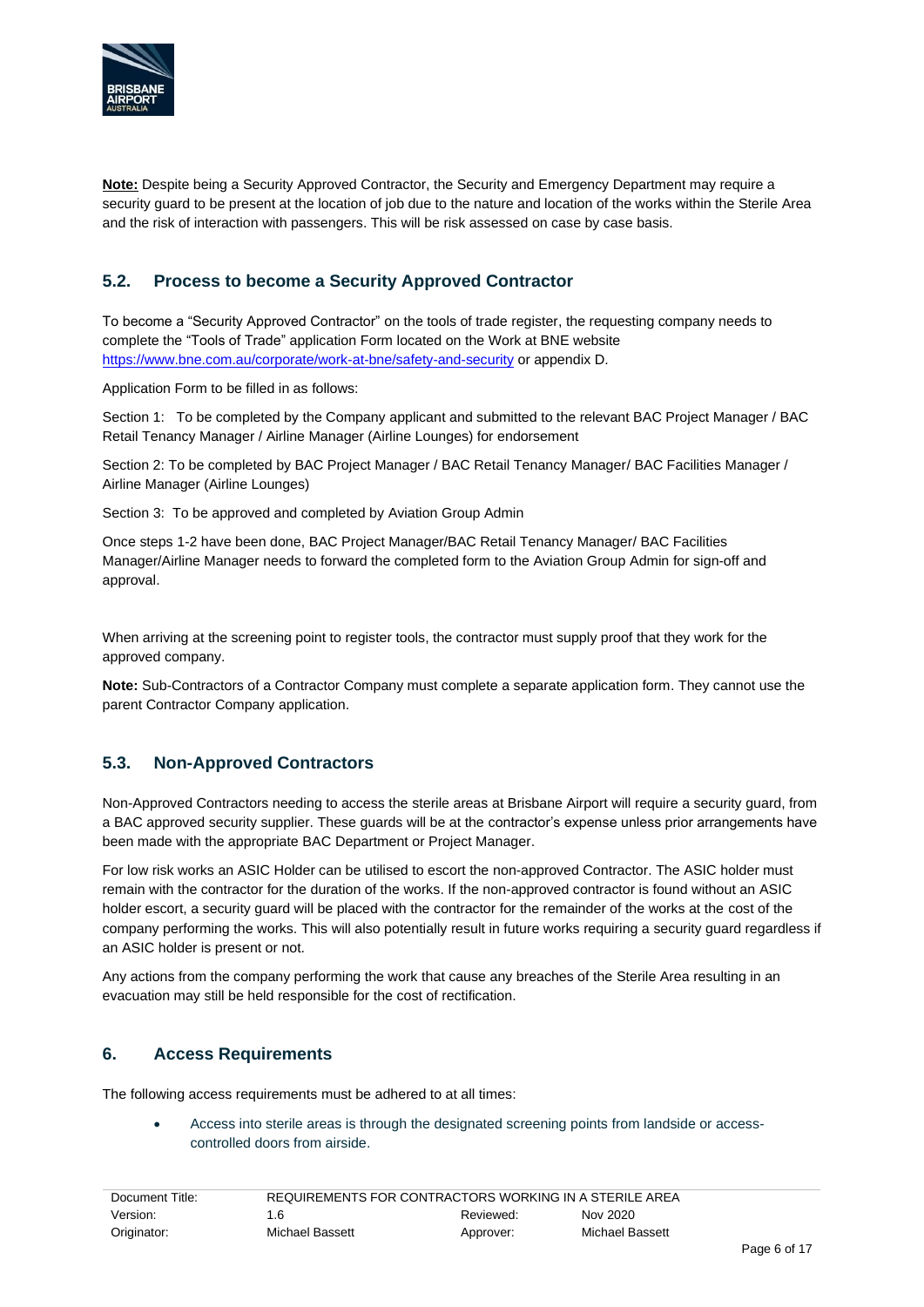

- Access Controlled doors can only be allowed where ASIC holders have the access on their ASIC cards. The exception is where they have been issued with a VIC and are being escorted by an ASIC holder who has the access and is responsible for them.
- Access through any other security door leading into the sterile area can only be arranged in advance (48 hours' notice) and, once approved, will only be allowed when a screener is present to screen and clear all persons, equipment, tools and other items that need to be taken through the door. Appropriate ASIC's and/or VIC's must be worn.
- Access through other security doors will only be approved where it is impracticable to do so through any manned screening point in the terminal and prior approval has been requested and granted by BAC terminal management.

## **7. ASIC and VIC Requirements**

Aviation Security Identification Cards (ASIC's) and/or Visitor Identification Cards (VIC's) are required to be worn at all times when workers are in the sterile area. VIC passes are available 24/7 through the electronic VIC Issuing systems in the BAC office on L3 of the ITB and L2 of the DTB Common User areas.

The following are the guidelines that need to be put in place to ensure that the legislation is complied with.

- ASIC's and VIC's must be worn on the front or side of the body, above the waist and in full sight at all times.
- VIC holders must be escorted by an ASIC holder at all times.
- ASIC to VIC ratio = 1 ASIC to 5 VIC's
- Guards are not to escort VIC holders outside of work areas if other workers are remaining in the work area without an ASIC holder being present and responsible for the workers.
- VIC passes can only be issued for 28 days in any 12 month rolling period to any one person. The 12 month rolling period starts on the date of issue of the person's first VIC pass. Unless an ASIC application has been received and accepted by the BAC ID and Access Centre (or a receipt of acceptance supplied from another authorised VIC Issuing body) this rule cannot be overridden.

#### **8. Construction Work Requirements**

Where construction works are being undertaken that has the potential to impact the integrity of the sterile area or require tools of trade to be stored in a hoarded area for a duration of time, the following controls need to be followed:

#### **8.1. Hoarding**

- Contractors are responsible for ensuring work areas are hoarded and that any hoardings erected in the sterile area comply with BAC's safety and security requirements in this regard.
- Where possible, all work areas where tools are to be used should be hoarded off with 2.4 metre hoarding that is able to be secured so that unauthorised persons or passengers cannot access into the area.
- All hoarding should have a keyless pin lock installed to secure the hoarding. The pin should only be shared with authorised personnel who require access to the compound

| REQUIREMENTS FOR CONTRACTORS WORKING IN A STERILE AREA<br>Document Title: |                 |           |                 |
|---------------------------------------------------------------------------|-----------------|-----------|-----------------|
| Version:                                                                  | 1.6             | Reviewed: | Nov 2020        |
| Originator:                                                               | Michael Bassett | Approver: | Michael Bassett |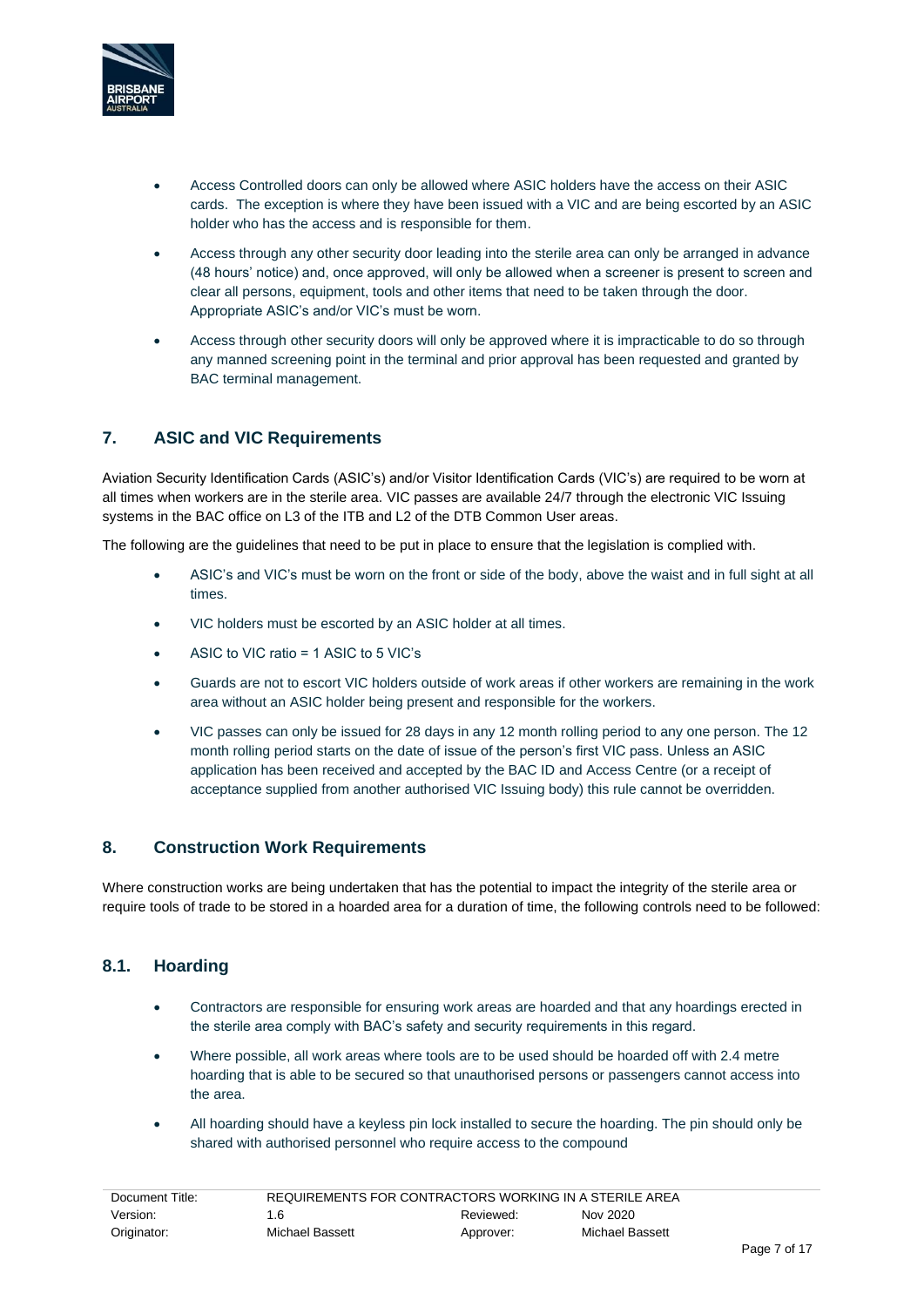

- Staff are to ensure that all work areas are locked and secure before leaving the area.
- Staff are to ensure that all tools are securely locked away into suitable toolboxes before leaving the work area.

#### **8.2. Requirements to follow when using Tools of Trade in the Sterile area**

- Non-approved contractors are responsible for ensuring a guard is present whenever tools are taken into or being used in the sterile area.
- Tools are to be under the control of workers at all times when in the sterile area and are not to be left lying around ensuring that no tools are able to get into the possession of unauthorised persons or passengers at any time while work is being carried out.
- As well as registering tools at the screening point, if tools are to be stored in the sterile area for a prolonged period, Workers must keep list of the tools they are bringing into the sterile area at the hoarded worksite. This list needs to be checked on a daily basis to ensure all tools are accounted for.
- If tools are to be left in the area, Contractors must ensure that a suitable container (toolbox) is available for locking tools away in and that the area is also securely locked and inaccessible to unauthorised persons while it is vacant.
- When the tools are being taken out of the sterile area, they must be presented at the same screening point (if available) so they can be checked off against the original list to ensure that they are all accounted for.
- Only the minimum tools that are needed to do the job should be taken into the sterile area.
- Explosive powered tools are NOT allowed into the sterile area unless authorised by a BAC Security staff member. Compressed air tools with compressors and hoses are the only such tools allowed.

#### **8.3. Requirements for a Guard**

Guards will be required for any construction works in the sterile area where the potential for tools and passengers could mix. Sterile area doors need to remain open or openings through sterile area walls need to occur as part of the work.

When a security guard is engaged for the construction work their key tasks are:

- To ensure the integrity of the sterile area at all times.
- To ensure that any access point, hole or aperture of any sort between the sterile area and landside or airside areas is never left unattended at any time.
- To ensure that no item (e.g. tools) that could be used to interfere with the safety or security of an aircraft is made accessible to any passenger or other unauthorised person at any time.
- Required to ensure that all persons who enter into the sterile area at any area under their control, is screened and cleared to the appropriate standard in accordance with the appropriate legislation.
- To ensure that any tools in the area under their control cannot be accessed by any unauthorised person or passenger.
- Required to escort out, and back in, any tools being taken outside any hoarded work area while ensuring that any tools remaining inside the hoarded area remain secure.

| Document Title: | REQUIREMENTS FOR CONTRACTORS WORKING IN A STERILE AREA |           |                 |
|-----------------|--------------------------------------------------------|-----------|-----------------|
| Version:        | 1.6                                                    | Reviewed: | Nov 2020        |
| Originator:     | Michael Bassett                                        | Approver: | Michael Bassett |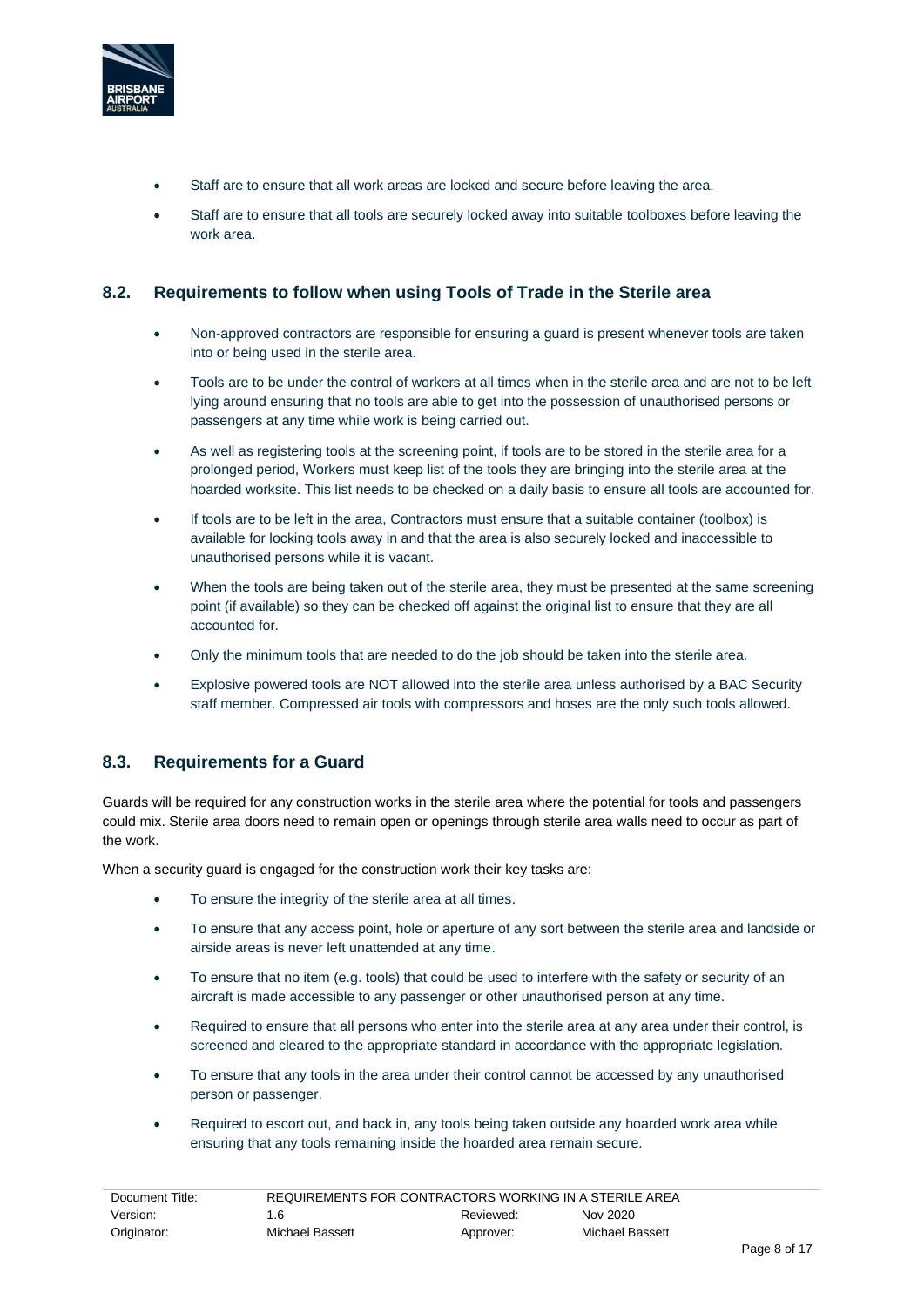

- Required to be in possession, and trained in the use of a hand held metal detector or Explosive Trace Detection (ETD) equipment whenever the job entails entry into the sterile area not via a dedicated screening point.
- Required to be supplied with and wear the appropriate PPE necessary for the site and area that they are controlling.
- Required to be able to communicate with the appropriate persons whenever necessary, this can be either by two-way radio or phone.
- Required to report any problems, issues or breaches of the sterile area (suspected or otherwise) immediately to the contracted Screening Supervisor on shift (see appendix A for contact numbers).

#### **8.4. Tenancy Security Design Sign off Form**

If a new tenancy is being constructed which involves the use or keeping of sharps, the Tenancy Security Design form needs to be completed by the project in conjunction with the security and emergency team to ensure the appropriate requirements outline in this document are complied with. The form has incorporated security measures pertaining to the securing of "tools of trade" from unauthorised access, this form is to be completed by the project and submitted with the Detailed Design submission documents to the security and emergency team.

#### **8.5. Security Sweep**

At the completion of construction works, prior to hoarding coming down and outlets being re-open for business a security sweep needs to be conducted by the BAC security approved Contractor to establish that the work area has been returned to sterile area conditions. The organising of the sweep is the responsibility of the party responsible for the work being undertaken. Successful completion of the sweep should be notified to the Security and Emergency Department as well as Terminal Operations.

**Note: No tenancy or outlet within the sterile area is to be open to public without a Security Sweep being conducted.**

#### **9. Screening**

- All persons must be screened and cleared into the sterile area unless they are exempt under the regulations.
- Refusal of any part of the screening process will result in the person not being able to proceed past the screening point.
- Once screened workers must stay in the sterile area or, if they go out of the area and out of sight of the guard at any time, must be re-screened upon re-entry.
- Depending on the number of contractor employees requiring access into the sterile area and the time that this will occur, there may be a necessity to have a separate screening point opened to screen and clear the contractor employees into the sterile area. This decision will be made by the Operations Security Contract Manager in consultations with Terminal Operations and BAC projects.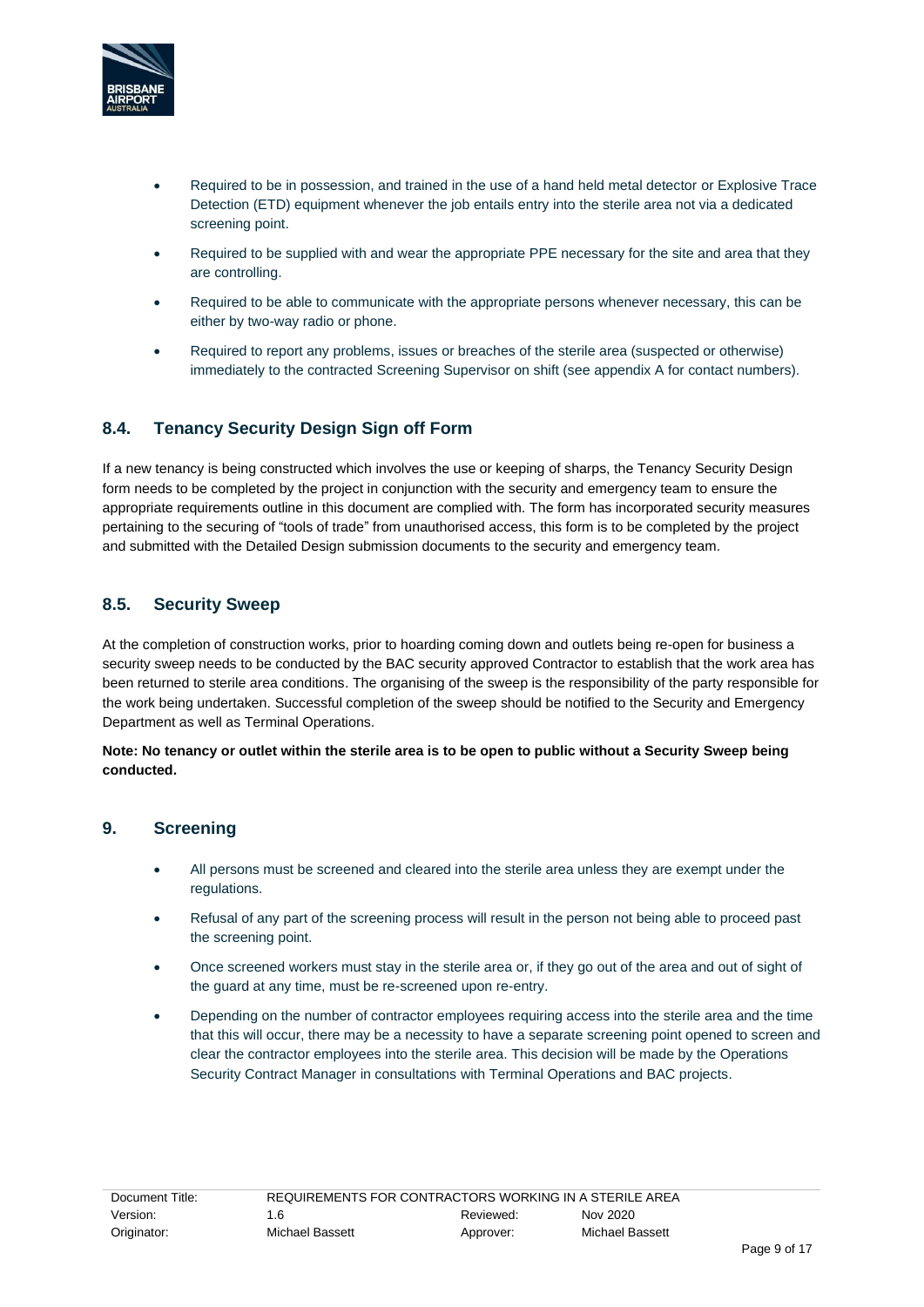

#### **10. Access for Oversize Items**

Items that are too large to be screened through an x-ray machine into the sterile area of the ITB or DTB will still require to be cleared before being brought into the sterile area. These items should not be brought through the main screening point and there are several other access methods that can be used to get them in.

- The contractor is responsible for ensuring that oversize items are advised to BAC Project Managers, Terminal Operations (including Security) and the BAC Security Screening provider at least 72 hours in advance.
- This advice must include the dimensions, weight and area of final delivery in order for the best possible method of access to be determined and the necessary arrangements agreed upon and actioned.
- Any additional costs incurred will be at the expense of the contractor requiring the access.

#### **11. Breaches**

Any suspected breach is to be reported immediately to the Screening Supervisor on shift at the Screening point. The report is to cover all the circumstances surrounding the breach and what has been done to mitigate the problem.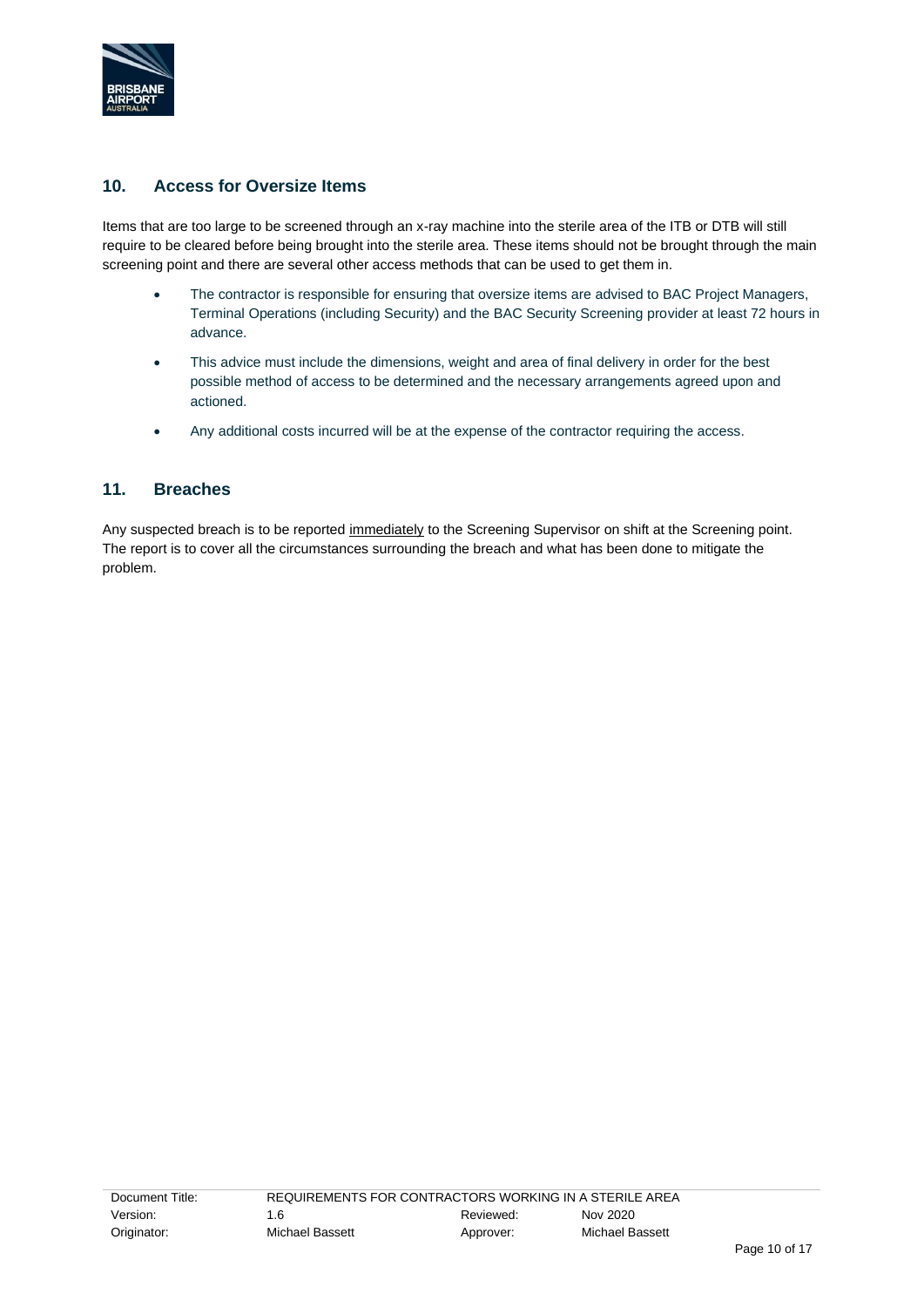

## **12. Appendices**

## **12.1. Appendix A - Contact Details**

| <b>Contact</b>                                  | Company    | <b>Details</b>                        |
|-------------------------------------------------|------------|---------------------------------------|
| Screening Point Supervisor (ITB)                | <b>ISS</b> | 0400 767 615                          |
| Screening Point Supervisor (DTB Southern)       | <b>ISS</b> | 0403 090 128                          |
| Screening Point Supervisor (DTB Central)        | <b>ISS</b> | 0407 132 715                          |
| Screening Point Supervisor (DTB Northern)       | <b>ISS</b> | 0455 251 952                          |
| Duty Terminal Manager (DTM)                     | <b>BAC</b> | 07 3406 3171 or itbdutymgr@bne.com.au |
| Active Surveillance Operators (ASO)             | <b>ISS</b> | 07 3068 6642 or 3068 6643             |
| Security and Emergency Planning division (S&EP) | <b>BAC</b> | security.emergency@bne.com.au         |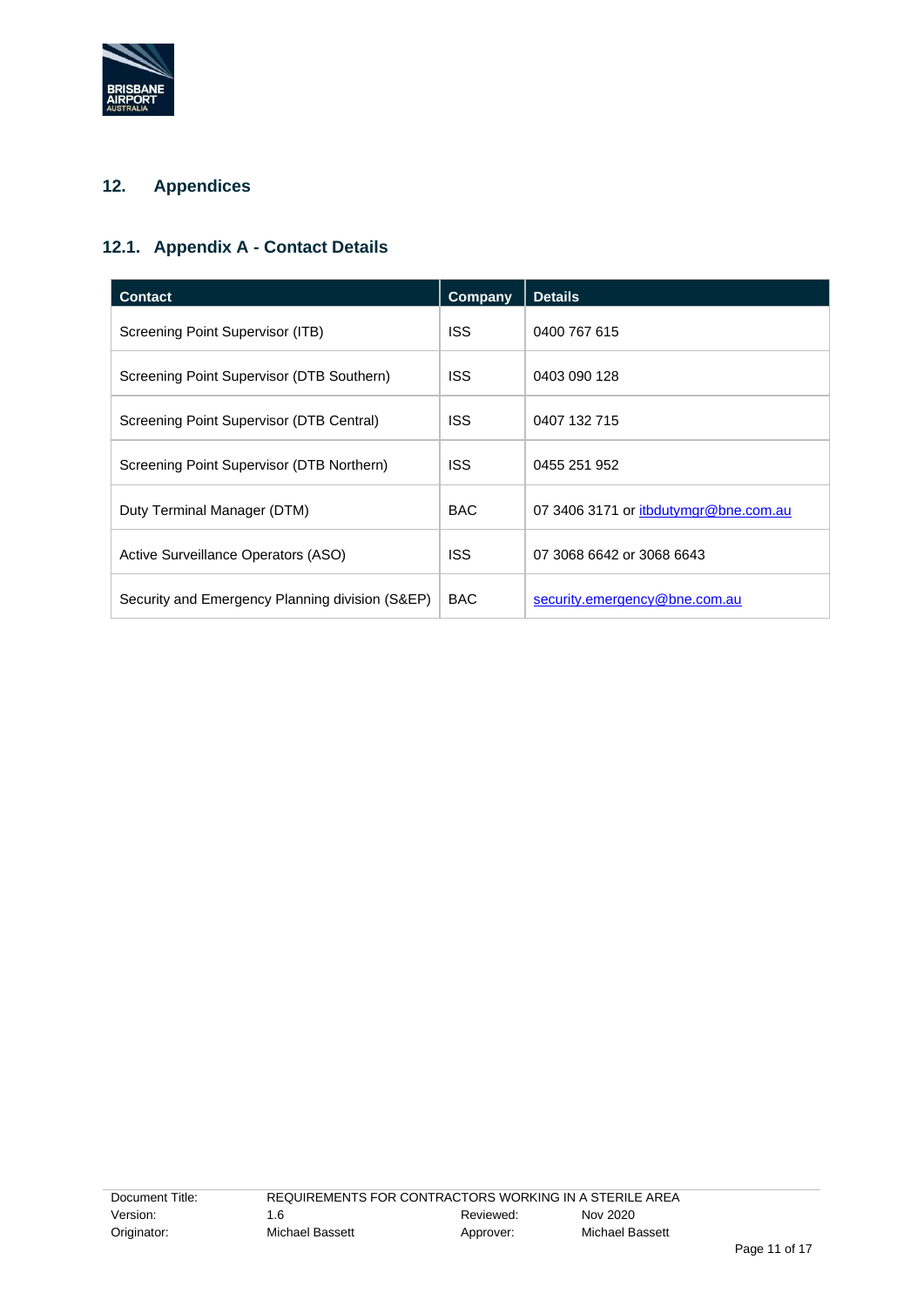

## **12.2. Appendix B – Tenancy Security Design Sign Off Form**

TENANCY SECURITY DESIGN SIGN OFF FORM

To ensure that the new tenancy design has incorporated security measures pertaining to the securing tools of trade from unauthorised access, this form is to be completed by the Tenant/Tenant Design and submitted with the Detailed Design submission documents.

| <b>PERSON MAKING REQUEST</b> |  |
|------------------------------|--|
| <b>COMPANY</b>               |  |
| <b>LOCATION OF TENANCY</b>   |  |

# Back of House Kitchen/Prep area

Where the risk of multiple sharp items such as knives are required to be kept on site and the tenancy has a kitchen/prep area away from the public, consideration should be given for the following design options to be incorporated in the fit-out;

|                | <b>DESIGN FEATURES</b>                                                   | <b>YES</b> | <b>NO</b> |
|----------------|--------------------------------------------------------------------------|------------|-----------|
| 1              | Lockable drawers and cupboards to secure sharp items                     |            |           |
| Comments       |                                                                          |            |           |
|                |                                                                          |            |           |
| $\overline{2}$ | Tethering of sharps to fixtures using tamper proof fittings that prevent |            |           |
|                | unauthorised removal                                                     |            |           |
| Comment        |                                                                          |            |           |
|                |                                                                          |            |           |
|                |                                                                          |            |           |
| 3              | Lockable doors leading to sharps storage and usage areas                 |            |           |
| Comment        |                                                                          |            |           |
|                |                                                                          |            |           |
|                |                                                                          |            |           |
| 4              | Secure servery hatches leading to open areas after hours                 |            |           |
| Comment        |                                                                          |            |           |
|                |                                                                          |            |           |
|                |                                                                          |            |           |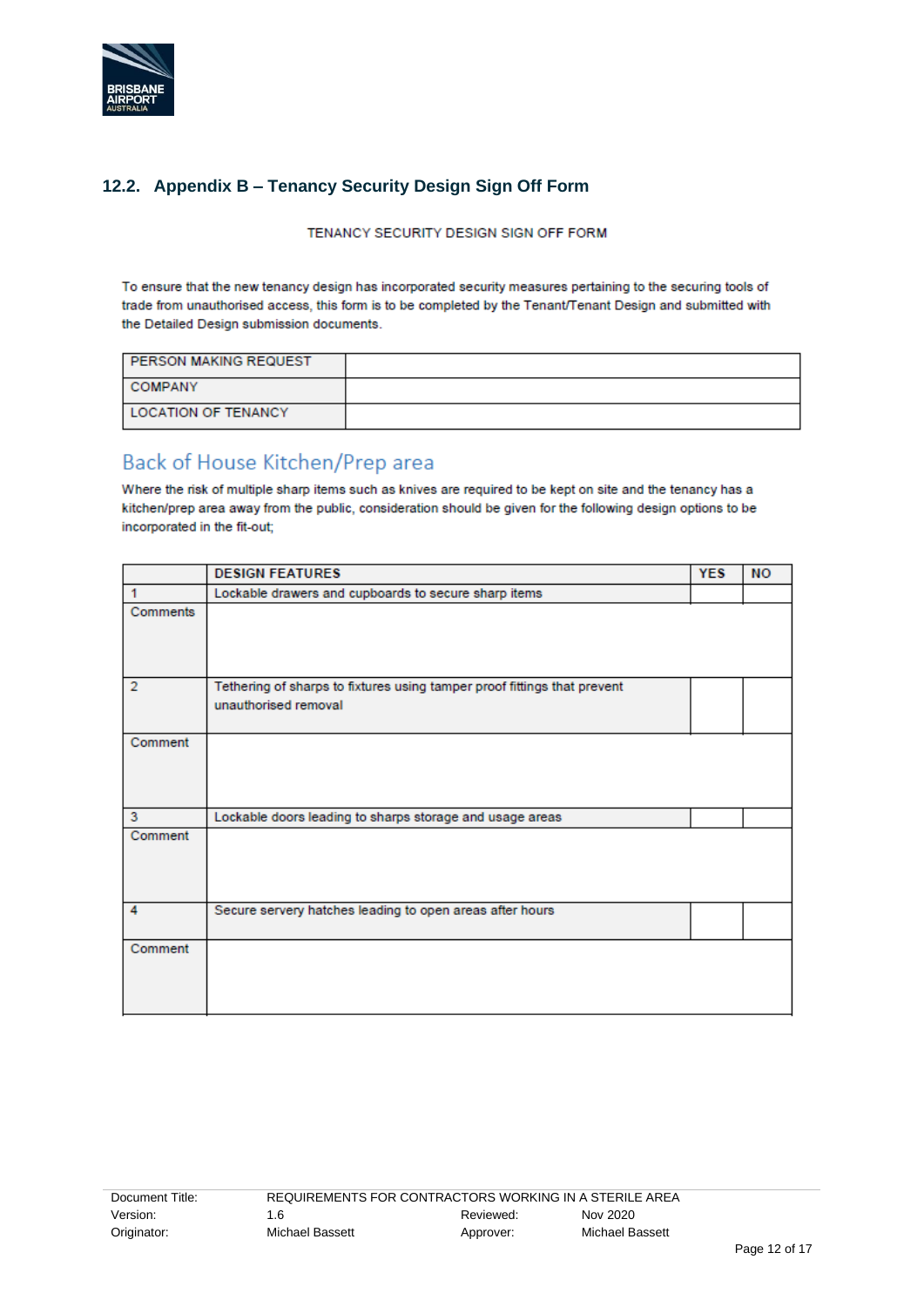

#### TENANCY SECURITY DESIGN SIGN OFF FORM

# Open plan food preparation and serving areas

Due to the higher visibility of sharps within this style of tenancy additional thought should be given to the ease of accessibility of sharps by an unauthorised person intent on gaining access to the area:

|                | <b>DESIGN FEATURES</b>                                                                                                                                                                         | <b>YES</b> | <b>NO</b> |
|----------------|------------------------------------------------------------------------------------------------------------------------------------------------------------------------------------------------|------------|-----------|
| $\mathbf{1}$   | Prep area and sharps use to be the furthest practical location away from the<br>public                                                                                                         |            |           |
| Comment        |                                                                                                                                                                                                |            |           |
| $\overline{2}$ | Sharps to be securely tethered to work space out of reach of public and with<br>only sufficient tether length for work purpose                                                                 |            |           |
| Comment        |                                                                                                                                                                                                |            |           |
| 3              | Counter interface with the public incorporate design features to deter and delay<br>access to the work area, use of higher display counters, minimise open space<br>for ease of climbing entry |            |           |
| Comment        |                                                                                                                                                                                                |            |           |
| 4              | Lockable staff access doors to prevent unauthorised entry                                                                                                                                      |            |           |
| Comment        |                                                                                                                                                                                                |            |           |
| 5              | Use of 1.8m height walling - combination of solid structure and glass window is                                                                                                                |            |           |
|                | acceptable, but be designed to prevent climbing over                                                                                                                                           |            |           |
| Comment        |                                                                                                                                                                                                |            |           |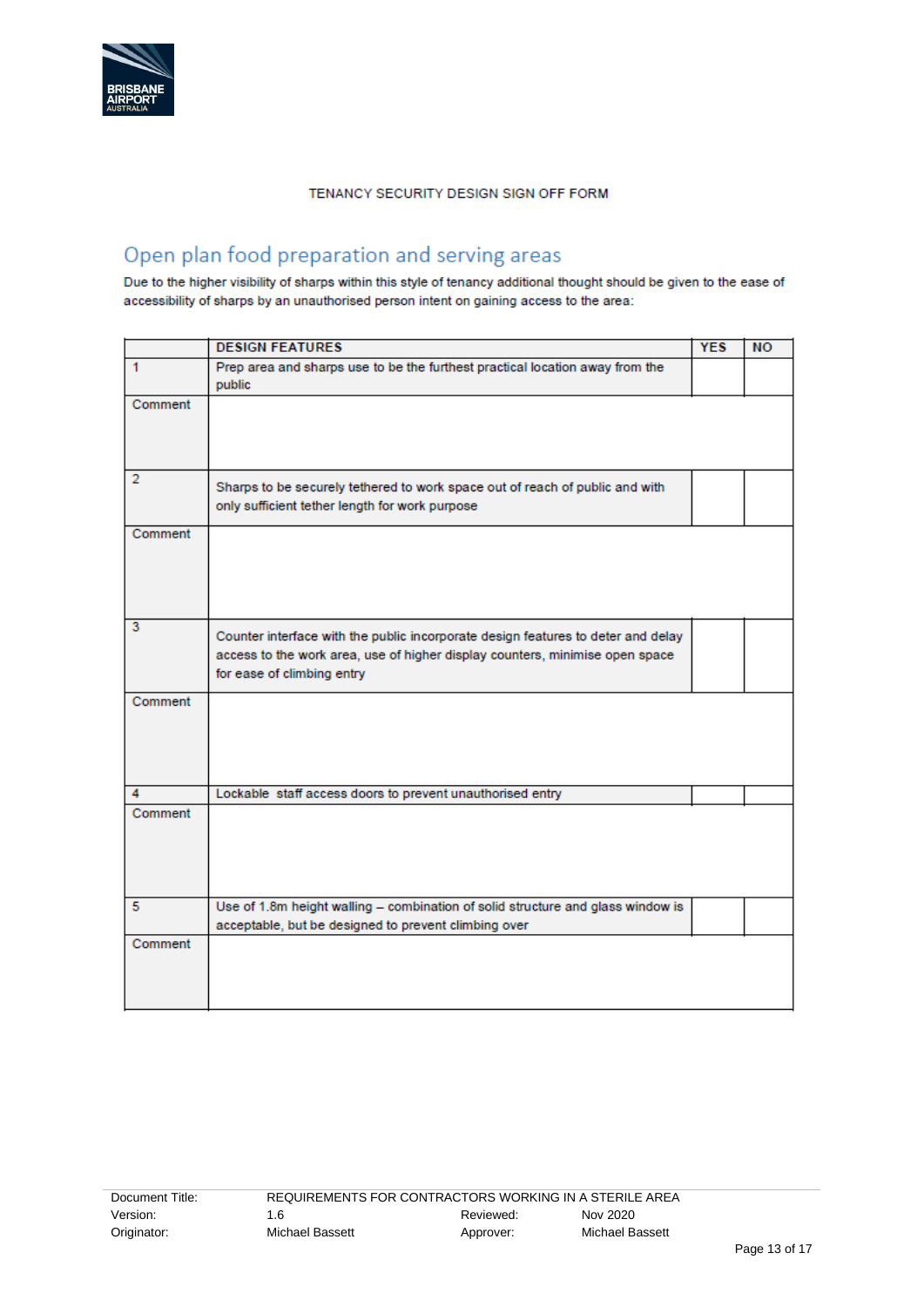

#### TENANCY SECURITY DESIGN SIGN OFF FORM

# Open plan non-food tenancy

Non-food tenancies may also hold tools of trade that may be considered prohibited items within the sterile area, and as such need to be secured to prevent unauthorised access. Items included within the definition of tools of trade include, scissors, screwdrivers, box cutters, hammers, spanners and pliers. Methods that may be implemented to prevent unauthorised access to these items;

It is recommended that only the minimum required items are stored on site.

|                | <b>DESIGN FEATURES</b>                                                               | <b>YES</b> | <b>NO</b> |
|----------------|--------------------------------------------------------------------------------------|------------|-----------|
| 1              | Lockable drawers and cupboards to secure sharp items                                 |            |           |
| Comment        |                                                                                      |            |           |
| $\overline{2}$ | Tethered to counter - scissors used on a regular basis could be retained this<br>way |            |           |
| Comment        |                                                                                      |            |           |
| 3              | Secure container within a drawer - container secured to drawer to prevent<br>removal |            |           |
| Comment        |                                                                                      |            |           |
| 4              | Locked store rooms with no public access                                             |            |           |

# General security awareness

|         | <b>General Security Awareness</b>                                | <b>YES</b> | <b>NO</b> |
|---------|------------------------------------------------------------------|------------|-----------|
|         | Has the tenant been provided sith BAC Security Awareness Guide   |            |           |
| Comment |                                                                  |            |           |
|         | Is the tenant aware of their obligations to display ASIC and VIC |            |           |
| Comment |                                                                  |            |           |
| 3       | Are procedures in place to self-audit tools of trade             |            |           |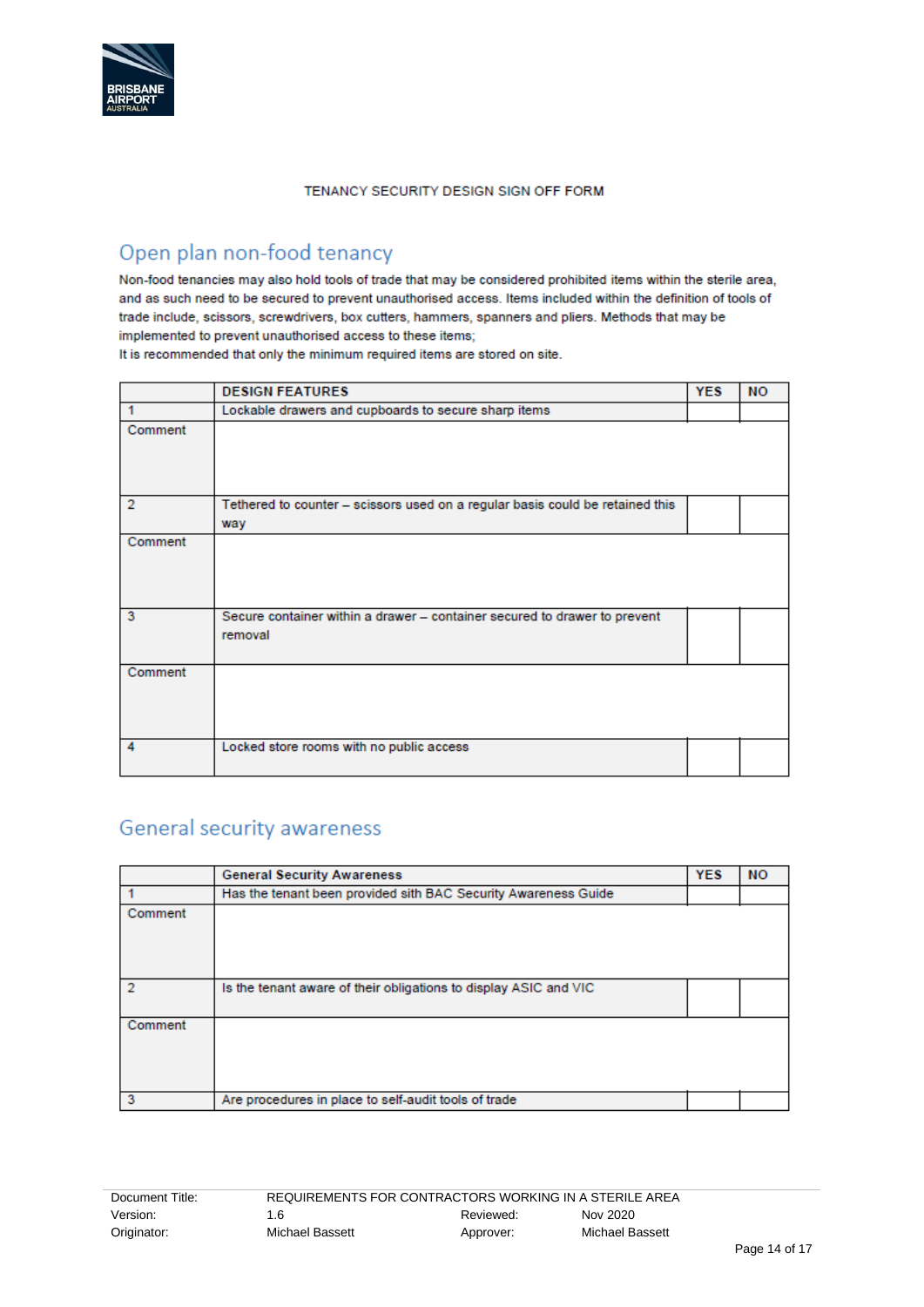

#### TENANCY SECURITY DESIGN SIGN OFF FORM

# Sign Off

|           | <b>General Security Awareness</b>                                                       | <b>YES</b> | <b>NO</b> |
|-----------|-----------------------------------------------------------------------------------------|------------|-----------|
|           | Does the tenancy meet the minimum requirements of BAC security measures regarding tools |            |           |
| of trade  |                                                                                         |            |           |
| Signature |                                                                                         |            |           |
|           |                                                                                         |            |           |
|           |                                                                                         |            |           |
|           |                                                                                         |            |           |

#### If No - Rectification required

# Tenancy design approval completed Post Fit-out

| <b>BAC Security advisor sign</b> |  |
|----------------------------------|--|
| <b>BAC Security advisor name</b> |  |
| <b>Date</b>                      |  |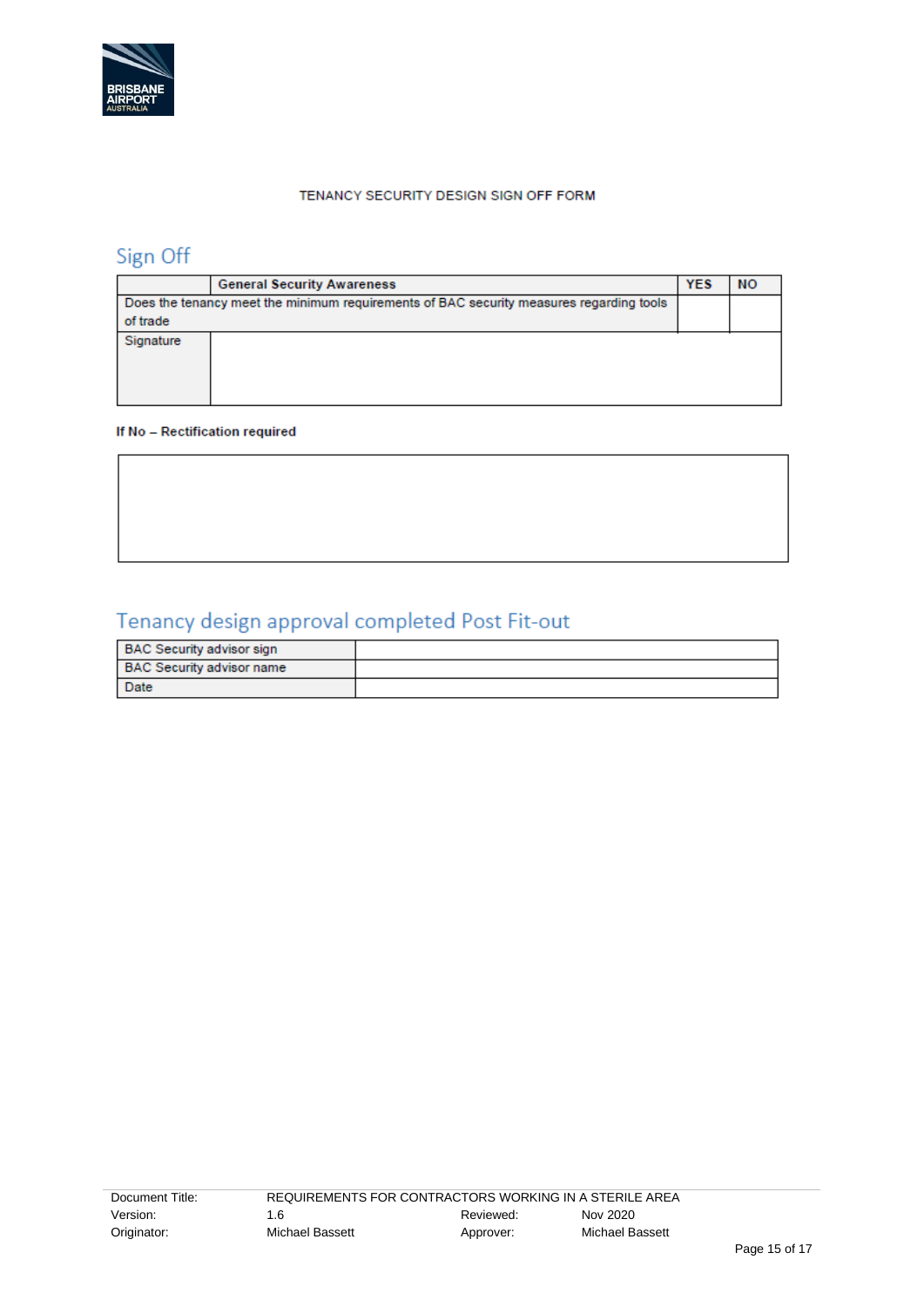

#### **12.3. Appendix C – Sterile Area Security Sweep Approval Form**

#### STERILE AREA SECURITY SWEEP APPROVAL FORM

GROUP REQUESTING SECURITY SWEEP:

LOCATION OF SECURITY SWEEP:

PERSONS CONDUCTING SWEEP:

EQUIPMENT / PPE REQUIRED TO PERFORM TASK: Cut resistant gloves Search Mirrors HHMD

| <b>Security Sweep</b>                                                      |       |                  |
|----------------------------------------------------------------------------|-------|------------------|
| Is the area clear of all rubbish and debris?                               |       | NO <sub>1</sub>  |
| Have all Construction tools been removed from the area?                    |       | NO <sub>1</sub>  |
| Have all cupboards, storage spaces been inspected and cleared?             |       | NO <sub>1</sub>  |
| Has all furniture been inspected and cleared? Under Seating / Under Tables | YES □ | NO □             |
| In Storage Areas that are not locked, such as the cleaner's storage room.  | YES □ | NO <sub>1</sub>  |
| In shower and toilet facilities                                            | YES □ | NO □             |
| Behind art work attached to walls (if accessible)                          | YES□  | NO <sub>1</sub>  |
| Inside any unlocked desk drawers                                           | YES□  | NO <sub>1</sub>  |
| Inside the Fire hose cabinet                                               | YES□  | NO□              |
| In plant pots and bins                                                     | YES□  | NO□              |
| Bins should be emptied and checked                                         | YES□  | NO□              |
| Does the area meet the requirements of a sterile area                      | YES O | NO <sub>II</sub> |

| <b>Security Sweep Approved</b>               | YES □ | NO <sub>1</sub> |  |  |
|----------------------------------------------|-------|-----------------|--|--|
| If no, provide rectification comments below: |       |                 |  |  |
|                                              |       |                 |  |  |
|                                              |       |                 |  |  |
|                                              |       |                 |  |  |
|                                              |       |                 |  |  |
|                                              |       |                 |  |  |
|                                              |       |                 |  |  |
|                                              |       |                 |  |  |
|                                              |       |                 |  |  |
|                                              |       |                 |  |  |

Security Contractor Signature and Date: Approver Name:

 $1 - 1$